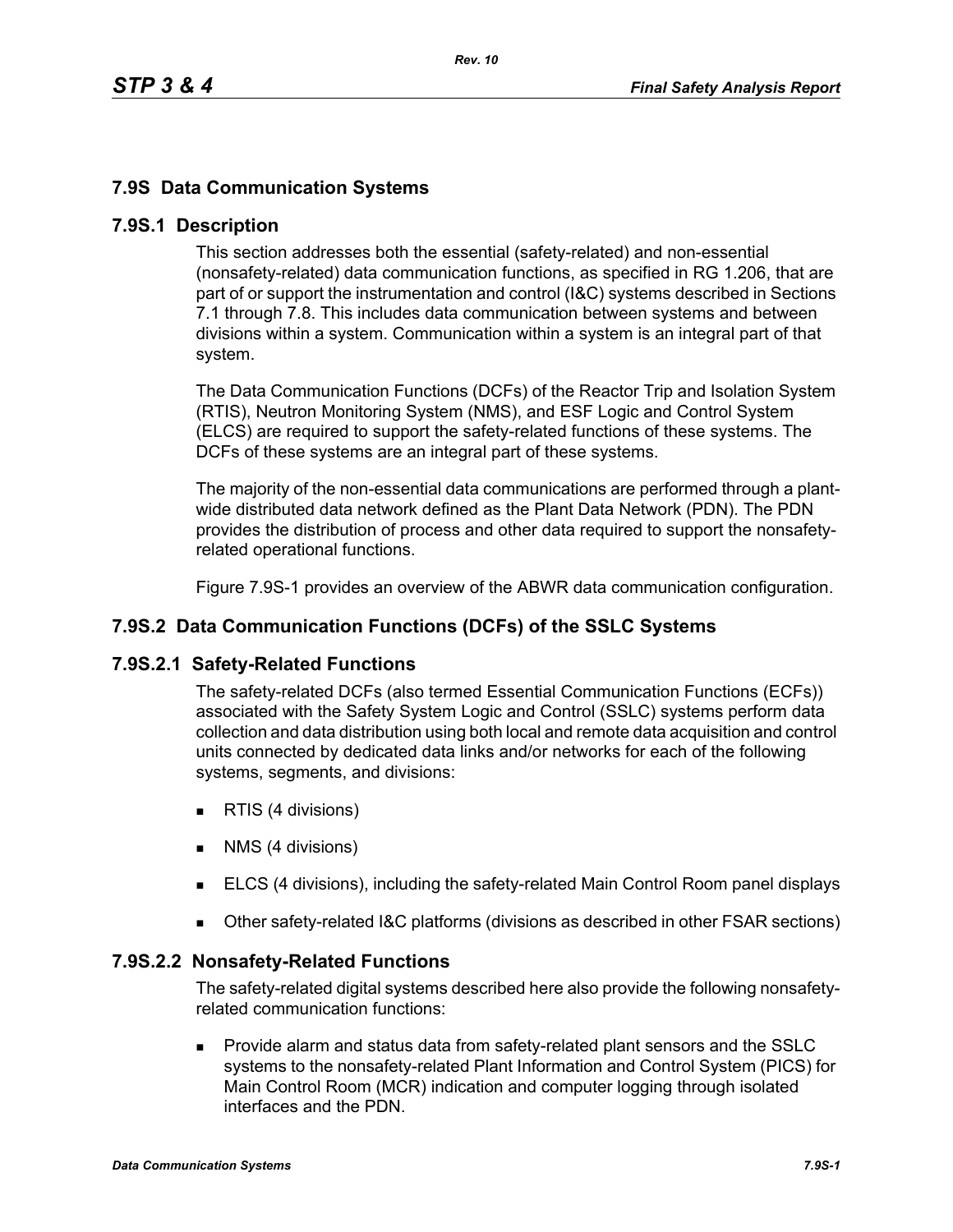*Rev. 10*

- **Provide selected safety-related plant process data to the nonsafety-related control** systems through isolated interfaces. The interconnection of Class 1E communication to non-Class 1E devices is done using fiber optic cable. The fiber optic cable provides the necessary electrical isolation. Communication to nonsafety-related systems are controlled by the safety device to assure no communication task will interfere with the safety system performing intended functions.
- **Provide for the transfer of the NMS calibration data from the nonsafety-related PCF** to the NMS. Plant personnel action to manually accept the data transfer to the operational safety side is required for such data to be accepted.

### **7.9S.2.3 Communication Within a Division**

The safety-related data communication is based on serial, point-to-point data transmission. The transmission is purely unidirectional without acknowledgment from the other side. The transmitting and receiving devices are optically isolated from each other. The integrity of the links and the data transmitted is monitored by the receiver. The data transmission cycle time is fixed and the communication is deterministic. Self diagnostics are used to monitor the proper operation of data links.

Use of a system or segment data communication function to communicate command and control signals to final actuators varies by each system or segment. ELCS provides control signals to remote input/output devices through its data communication links. RTIS inputs and control outputs are directly connected to field devices. NMS provides no control signals to final actuators, but does provide direct connected trip data to RTIS .

Safety-related data communication is used by RTIS and NMS to transmit safety related display information to the ELCS.

The ELCS utilizes a deterministic network within each division to support main control room safety related displays and maintenance and test functions.

### **7.9S.2.4 Communication Between Divisions**

For RTIS and ELCS, limited communication between divisions is necessary. For example, individual divisional input trip determinations must be shared between divisions in order to support two-out-of-four voting for divisional trip outputs. To support this, there are a limited set of dedicated data communication links from each division to each of the other divisions. The links provide a qualified and isolated, point-to-point, single direction communication path between divisions so as to preserve divisional independence.

The NMS does not rely on data communication between divisions.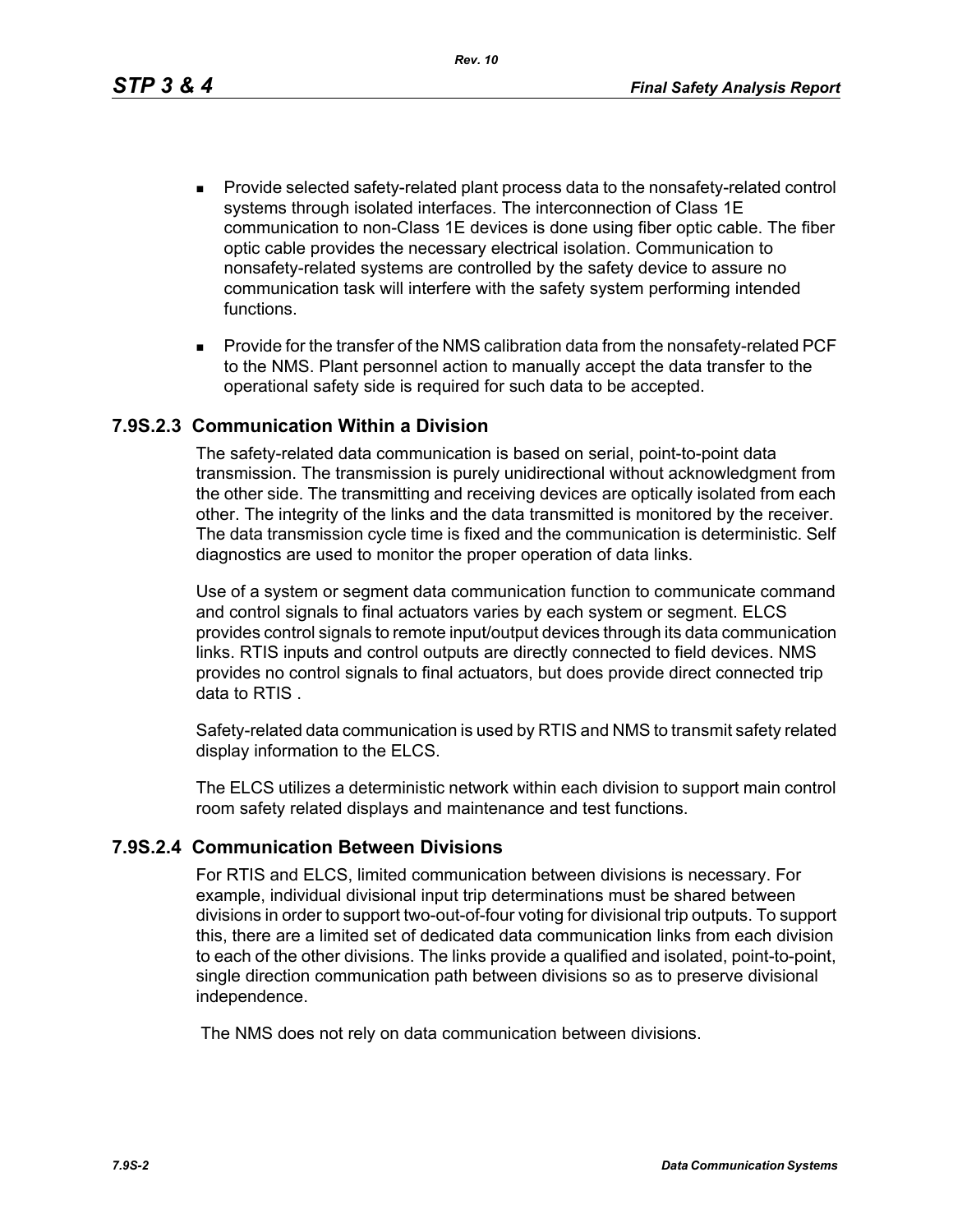# **7.9S.2.5 Design-Basis Information**

The safety-related DCFs (also termed ECFs) have the following safety design basis:

- Provide for the transmittal of data between input/output (I/O) devices, (locally and remotely) and controllers. This allows process information, equipment status information, and operator input to be made available to controllers for the processing of safety-related control functions, and making the controller output information available to I/O devices for distribution to final actuators and operator interfaces.
- **Provide for the transmittal of data between divisions or from safety-related systems** to nonsafety-related systems through qualified isolation devices such as fiber optic communication.
- **Provide data communication that is predictable and verifiable (deterministic) and** that does not compromise the functionality of either the transmitting or receiving system.

## **7.9S.2.5.1 Quality of Components and Modules**

Applicable quality assurance provisions of 10 CFR 50 Appendix B, IEEE-603 and IEEE-7-4.3.2 are applied to the SSLC systems, of which the ECFs are integral parts.

### **7.9S.2.5.2 Software Quality**

Development of software for the safety system functions within the SSLC systems, including their ECFs, conforms to the guidance of IEEE 7-4.3.2 and Branch Technical Position BTP- HICB-14 as discussed in Appendix 7B to this chapter.

## **7.9S.2.5.3 Protocol Support of Performance Requirements**

The real-time performance of SSLC systems, including their ECFs, in meeting the requirements for safety system trip and initiation response conforms to BTP-HICB-21. Each communication interface operates independently and asynchronously with respect to other communication interfaces. Maximum time delay from input to output is deterministic, based on the control logic and communication design. Data rates (bandwidth) are constant as the communication modules provide the same data elements to each destination at the prescribed frequency. Timing signals are not exchanged between divisions of independent equipment or between controllers within a division. Timing requirements of IEEE-603 are also met.

### **7.9S.2.5.4 Reliability**

The simplicity of the communication design, combined with self diagnostics make the ECFs of the SSLC highly reliable. The two-out-of-four logic prevents any single error from causing or preventing an actuation of functions.

Errors are detected by self-diagnostic tests (i.e. checksum, parity check, or reception of a keep-alive signal). Should data not be available, the logic takes predetermined action based on the specific data involved.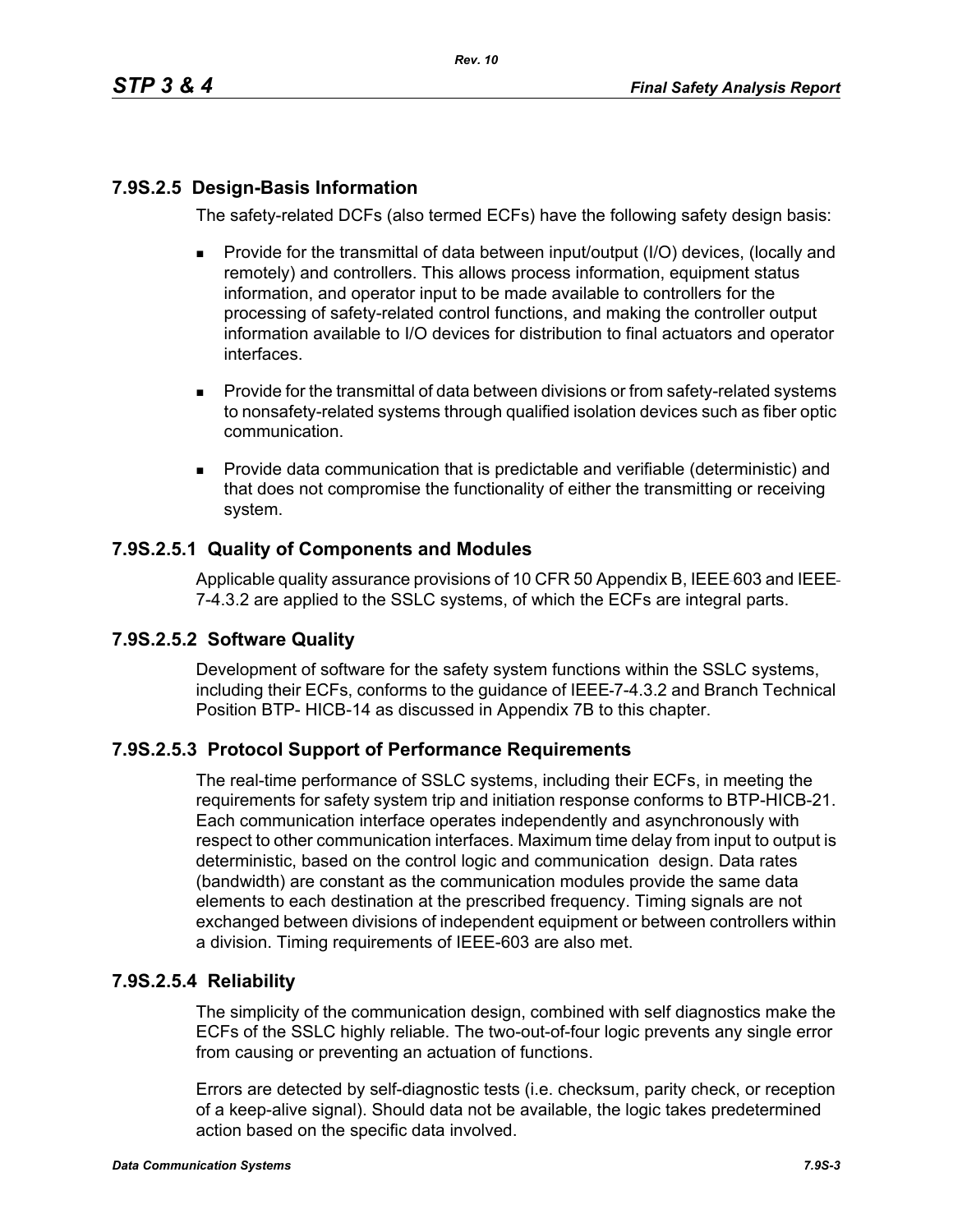# **7.9S.2.5.5 External Access Control**

There are no unprotected electronic paths by which unauthorized personnel can change plant software or display erroneous status information to the operators. Interfaces external to the plant are through security protected interfaces that allow communication between the nonsafety PDN to the offsite Emergency Operations Facility (EOF). Although the EOF Workstation contains login protection (passwords or other protective measures), the data access control resides in the site security protected interfaces and data servers.

The SSLC ECFs are additionally protected by isolated interfaces to the nonsafety PDN that only allow one-way data transfer from the safety to nonsafety network. The SSLC networks have no direct external electronic paths.

### **7.9S.2.5.6 Single Failure Criterion**

The ECFs of the SSLC systems satisfy the requirements of the single-failure criterion through conformance to IEEE-603, IEEE-379 and Regulatory Guide 1.53. Communication between divisions preserves divisional independence such that a failure in one division does not affect other divisions.

### **7.9S.2.5.7 Independence**

The ECFs of the SSLC systems satisfy the requirements for independence through conformance to Clauses 4.6 and 4.7 of IEEE-279, IEEE-384, IEEE-603, and Regulatory Guide 1.75. Divisions are physically separated and electrically isolated from each other. Divisions have separate power sources. Transmission of logic signals between divisions is through qualified isolation devices.

NMS can receive calibration data from nonsafety-related maintenance support systems. On a divisional level, a division must be manually placed in inop and manually verified and accepted before such data is allowed in the portion of the device performing the safety function. Only limited data in a strict format will be accepted by the safety device.

To meet the requirements of IEEE-384 and Regulatory Guide 1.75, the protective covering of the fiber optic-based cables are flame retardant. The cables are passed through physical, safety class barriers, where necessary, for separation of Class 1E circuits and equipment from other Class 1E equipment or from non-Class 1E equipment. The ECF equipment is kept physically separate to minimize the effects of design basis events. During operations, the functionality of the ECFs of SSLC, NMS and RTIS is independent of nonsafety systems.

### **7.9S.2.5.8 Protection System Failure Modes**

The RTIS and NMS systems are designed to fail into a safe state upon loss of communications. ELCS fails as-is during communication failure, that is, system controllers continue to operate based on the last command.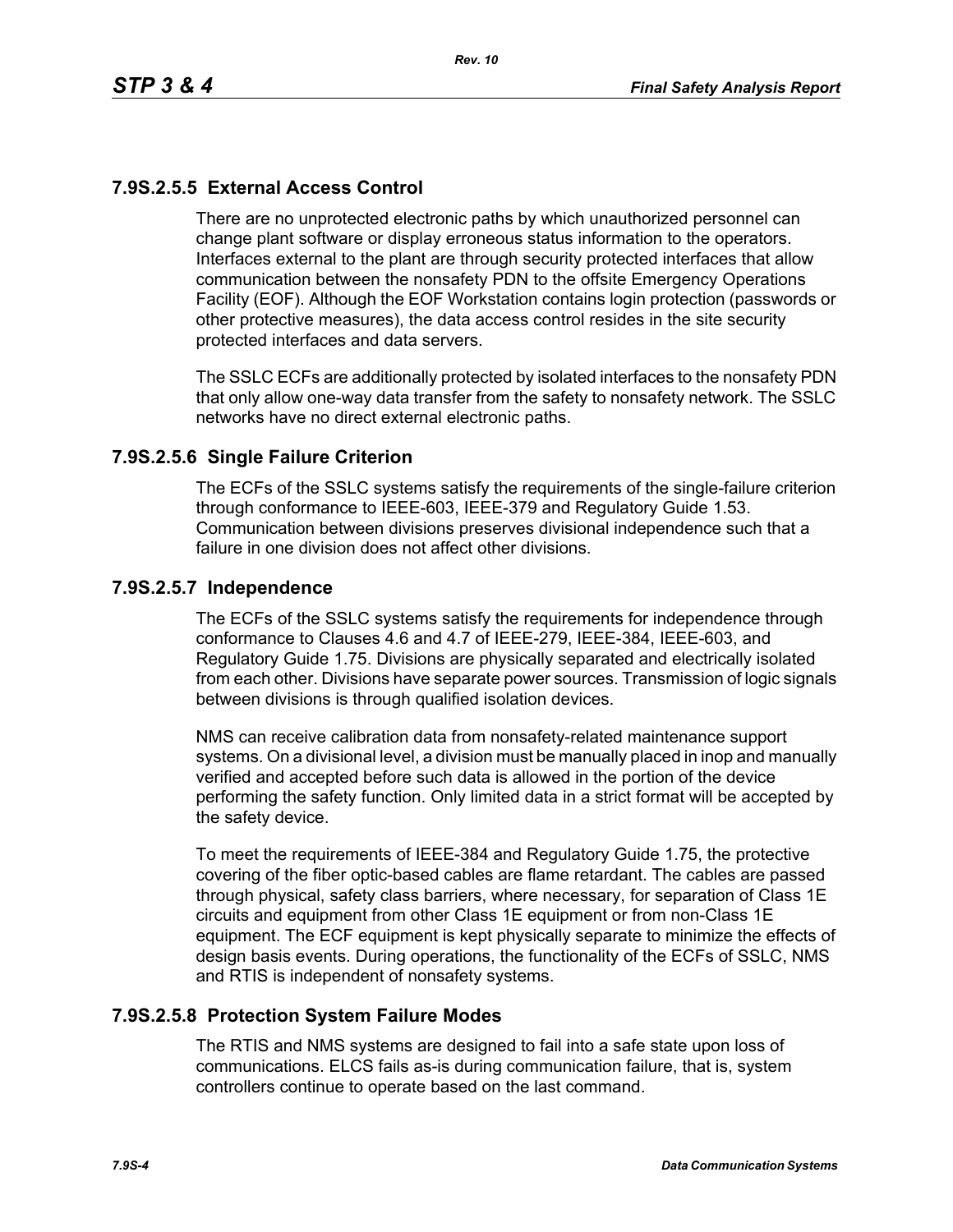## **7.9S.2.5.9 Testing and Surveillance**

The safety-related DCFs (ECFs) are integral functions of the SSLC systems. SSLC testing features and surveillances encompass those related to the ECFs. SSLC testing and surveillance is covered in 7.1.2.1.6.

## **7.9S.2.5.10 Bypass and Inoperable Status Indications**

The safety-related DCFs (ECFs) are integral functions of the SSLC systems. SSLC bypass and inoperable status indications encompass those related to the ECFs that provide information for compliance with RG 1.47.

### **7.9S.2.5.11 Isolation Protection**

Fiber optic-based isolation devices are expected to have less difficulty than previous isolation devices in complying with all qualification requirements due to their small size, low mass, and simple electronic interfaces. The basic materials and components, except for the fiber optic cable itself, are the same as those used in existing, qualified isolation devices. A major advantage of fiber optics is that signals can be transmitted long distances and around curves through the isolating medium; thus, the physical, safety-class barrier required for separation of Class 1E devices may be provided by just the cable length if the protective covering and any fill materials of the cable are made properly flame-retardant. For short distances, the fiber optic cable can be fed through a standard safety class structure.

### **7.9S.2.5.12 Diversity and Defense-in-Depth**

Diversity and defense-in-depth is covered in Appendix 7C. FMEA is discussed in Appendix 15B.

### **7.9S.2.5.13 Seismic Hazards**

All of the equipment implementing the ECFs of the SSLC is located in Seismic Category I structures and meets RG 1.100 and IEEE 344.

Fiber optic isolation devices are expected to have less difficulty than previous isolation devices in complying with all qualification requirements due to their small size, low mass, and simple electronic interfaces. The basic materials and components, except for the fiber optic cable itself, are the same as those used in existing, qualified isolation devices.

## **7.9S.2.6 Analysis**

### **7.9S.2.6.1 General Requirements Conformance**

The ELCS, RTIS and NMS each have safety-related data communication functions for data collection and data distribution. Each system provides four independent communication functions to serve the four divisions of plant protection and safety systems and safety- related display systems. These communication functions are classified as safety-related since they are considered integral parts of the safetyrelated systems that they serve.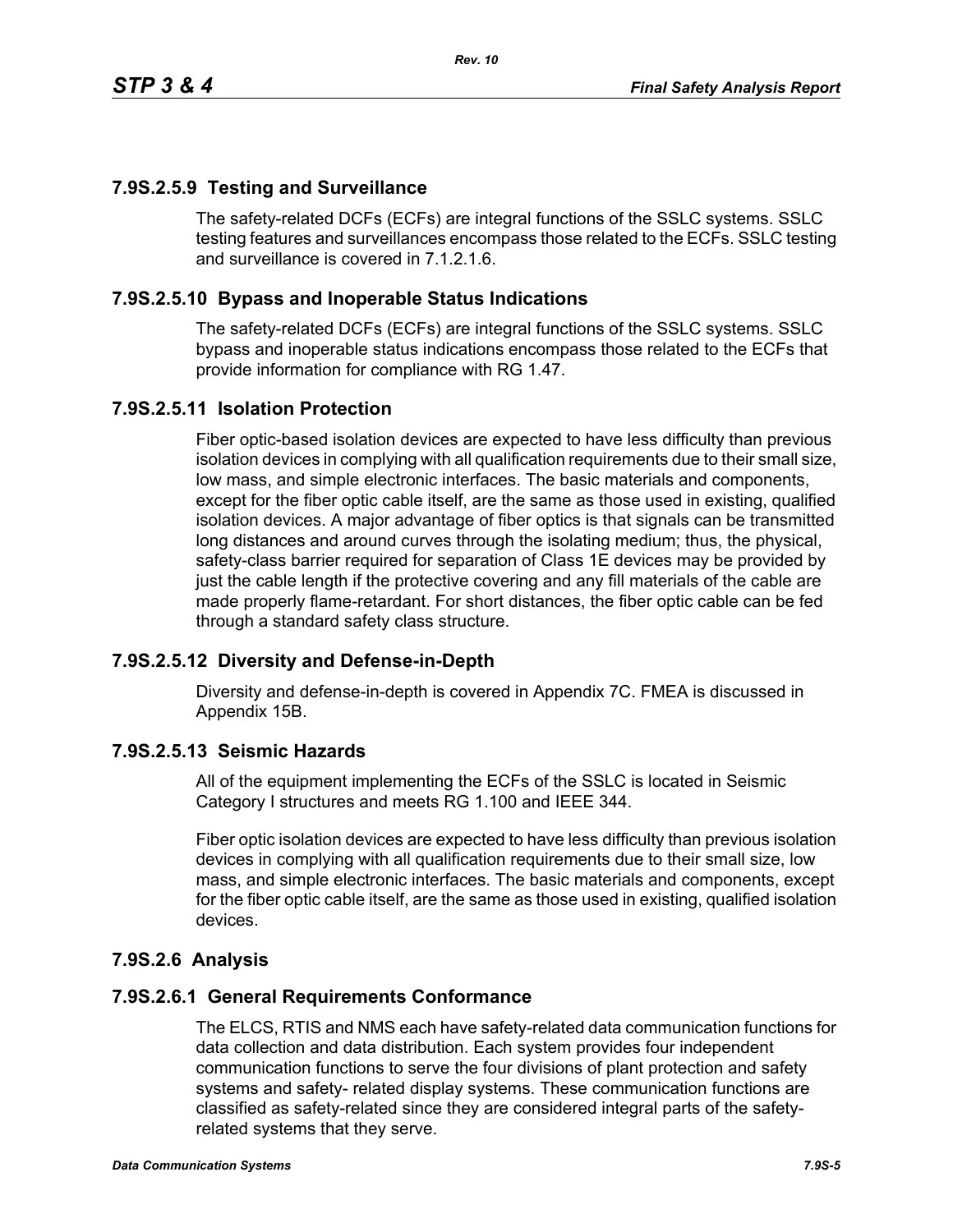### **7.9S.2.6.2 Specific Regulatory Requirements Conformance**

The safety-related DCFs are integral functions of the SSLC systems. Conformance to specific regulatory requirements related to the safety-related DCFs is addressed in the sections related to the SSLC systems.

### **7.9S.3 Plant Data Network (PDN)**

### **7.9S.3.1 Plant Data Network (PDN) Functions**

The Non-Essential Communication Functions (NECFs) support the data communications for non-safety-related plant functions. The NECFs are implemented through the use of a distributed Plant Data Network (PDN). The PDN provides a plant wide, highly reliable, high speed data communication network for plant control, monitoring, and other related operational needs.

The PDN is nonsafety-related and supports the collection and distribution of data for multiple systems using a layered network design. A control layer is designated for systems and information that directly impact plant operation. The PDN has other communication layers that support other selected nonsafety-related functions.

The control network supports data communication between:

- **Process I/O units, controllers, engineering workstations**
- Network monitoring, historical data storage units, control building workstations
- **Main control room panel displays and workstations that support the operator** interfaces
- **Printers**
- Network gateways that support the one-way acquisition of data from the safety systems for plant data historian recording and for use on nonsafety displays.

The PDN supports data communication to workstations for the Technical Support Center (TSC), the Emergency Operations Facility (EOF) and other external data users (e.g., engineering offices). External connectivity is limited and only provided from the network through a security protected interface.

The PDN is designed around a fully redundant, fiber-optic based backbone. The backbone is defined as the cabling between the core switches and between the core and zone switches. The PDN provides sufficient throughput capacity to support all of the data communication needs including the PICS needs to acquire, process and store data at the required scan and processing rates from available data sources, as well as support displays.

### **7.9S.3.1.1 PDN System Interfaces**

The PDN interfaces with the controllers, gateways, communication interface modules, engineering workstations, main control panel workstations and printers through zone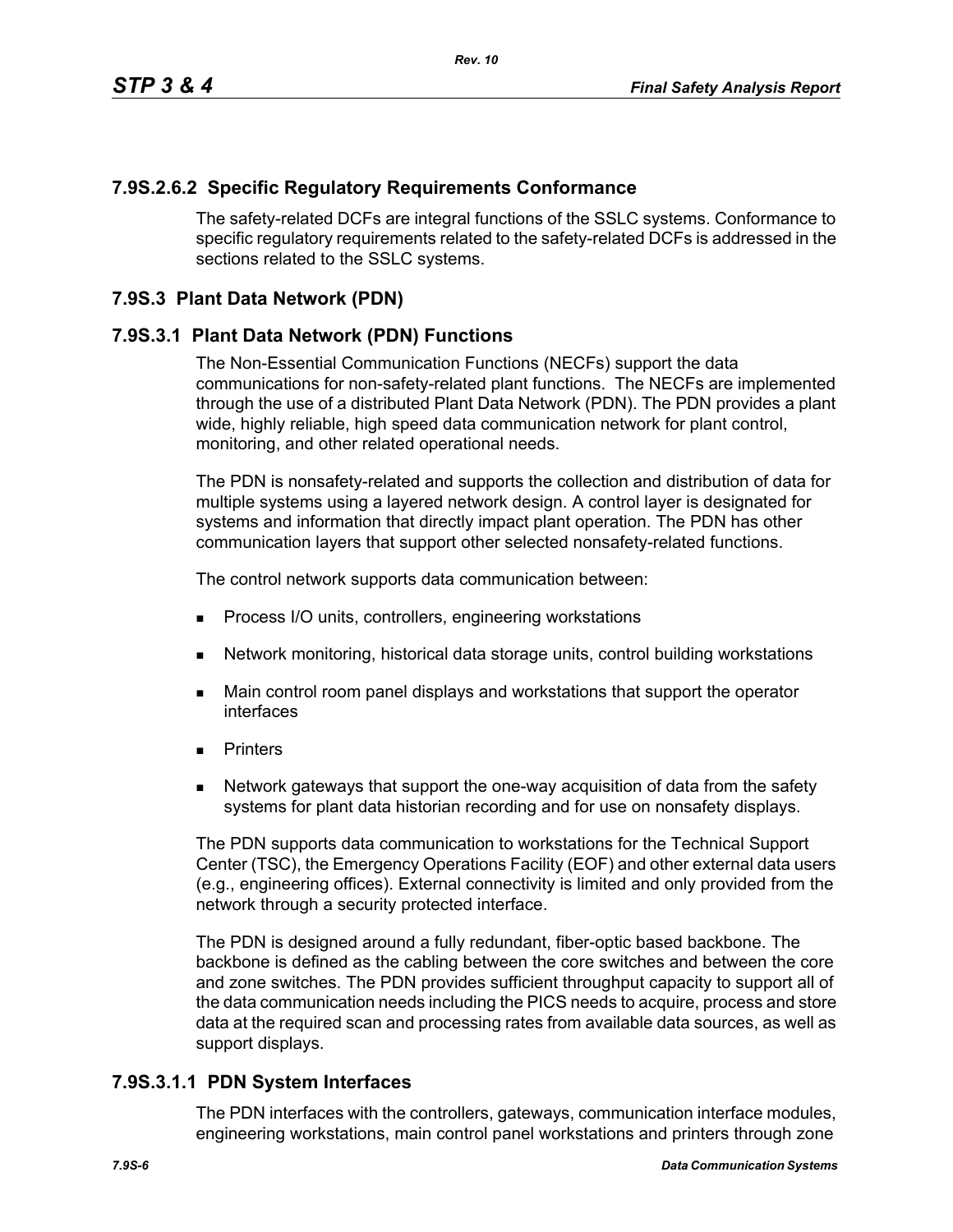switches. The PDN also interfaces with the ELCS and RTIS through isolated interfaces that only allow one-way data transfer from the ELCS and RTIS to the PDN. The isolation method is through the use of fiber optic-based communication that does not have the capability of receiving communications from the transmitting source. Interface to the NMS is explained in 7.9S.2.2.

The PDN also interfaces with the TSC and EOF through a security protected interface, for example a firewall.

### **7.9S.3.1.2 PDN Classification**

The PDN is classified as nonsafety-related. The PDN is essential to power generation through its data communication support of operation and the power generation systems control and monitoring functions performed by other equipment.

### **7.9S.3.1.3 PDN Power Sources**

Two separate Non-Class 1E feeds from the Non-Class 1E 120 Vital AC (VAC) or 125 VDC systems power the PDN. This redundancy allows the PDN to operate such that any single failure in the system power supplies will not cause the loss of data communications to the interfacing systems or equipment.

The power sources automatically switch over upon failure of one power source or power supply module.

### **7.9S.3.1.4 PDN Equipment**

PDN hardware includes core switches, zone switches, security devices, mounting cabinets, patch panels, fiber-optic cables and associated junction boxes and cable supports.

### **7.9S.3.1.5 PDN Testability**

Network monitoring is an integral part of the PDN and provides the capability to continuously monitor network operation and performance. Network monitoring workstations allows system management, test, and control of the PDN functions.

### **7.9S.3.1.6 PDN Environmental Considerations**

The PDN is designed to operate in the normal plant environment where it is located. Its support function serves power generation purposes only. It is not required for safety purposes and is not required to operate after a design basis accident.

### **7.9S.3.1.7 PDN Operational Considerations**

No operator actions are required since the system is capable of self-starting following power interruptions, or any other single failure, including any single switch failure. After repairs or replacements are performed, PDN equipment automatically re-initializes to normal status when power is restored.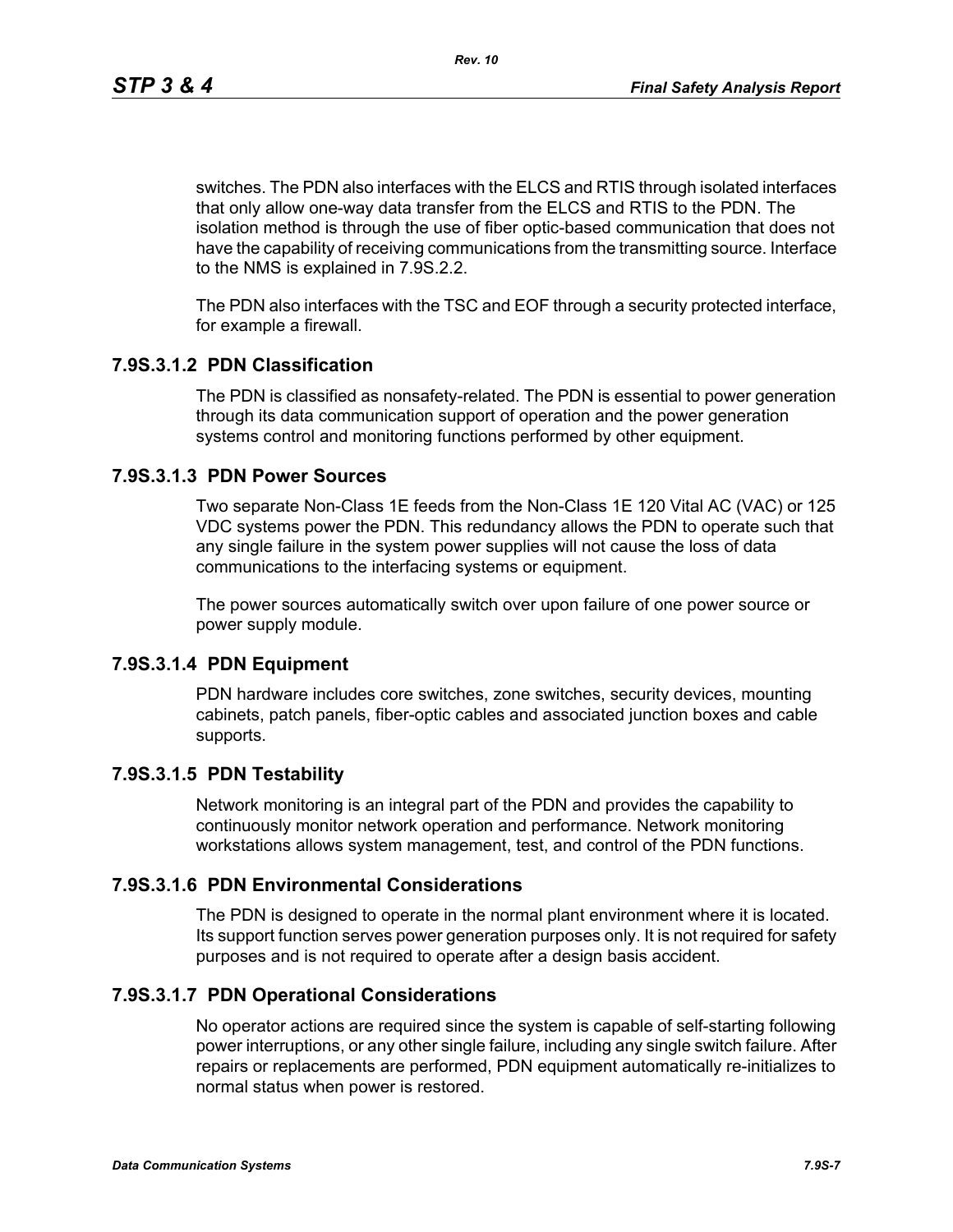## **7.9S.3.1.8 PDN Operator Information**

The self-test provisions of the PDN are desired to alert the operator to system anomalies via alarms. Problems are alarmed . The system is designed such that no control output or alarm is inadvertently activated during system initialization or shutdown.

### **7.9S.3.2 PDN Design Basis Information**

The PDN has no safety design basis.

#### General Design Functions

The PDN provides a plant wide distributed data communication networks to support the plant control and monitoring (nonsafety-related) systems. The PDN includes the active electrical components and connectivity (such as switches and cabling), between the components defined by other plant systems. The PDN also includes the associated communication software required to support its function of providing plant-wide data for distributed control and monitoring.

The PDN is the means by which process data is distributed to the various nonsafetyrelated plant control and information systems requiring data and to the main control room for processing and display.

*(1)* System Interface

The PDN control network interfaces with nonsafety-related controllers, gateways, communication interface modules, engineering workstations, main control panel workstations, and printers through zone switches.

*(2)* Classification

The PDN, of itself, is neither a power generation system nor a protection system. It is a data communication network utilized for transmission of data for power generation (nonsafety-related) systems. It is classified as nonsafety-related.

*(3)* Power Sources

The PDN receives its power from two separate non-Class 1E distribution panels from the non-Class 1E 120 VAC UPS and 125 VDC. This redundancy allows the PDN to supply dual logic functions such that any single failure in the system power supplies will not cause the loss of the validated outputs to the interfacing actuators and to the monitors and displays.

*(4)* Equipment

The PDN hardware is comprised of fiber optic-based or direct connection cabling, switches, security devices and gateway devices. These interface with the PICS control devices and gateways.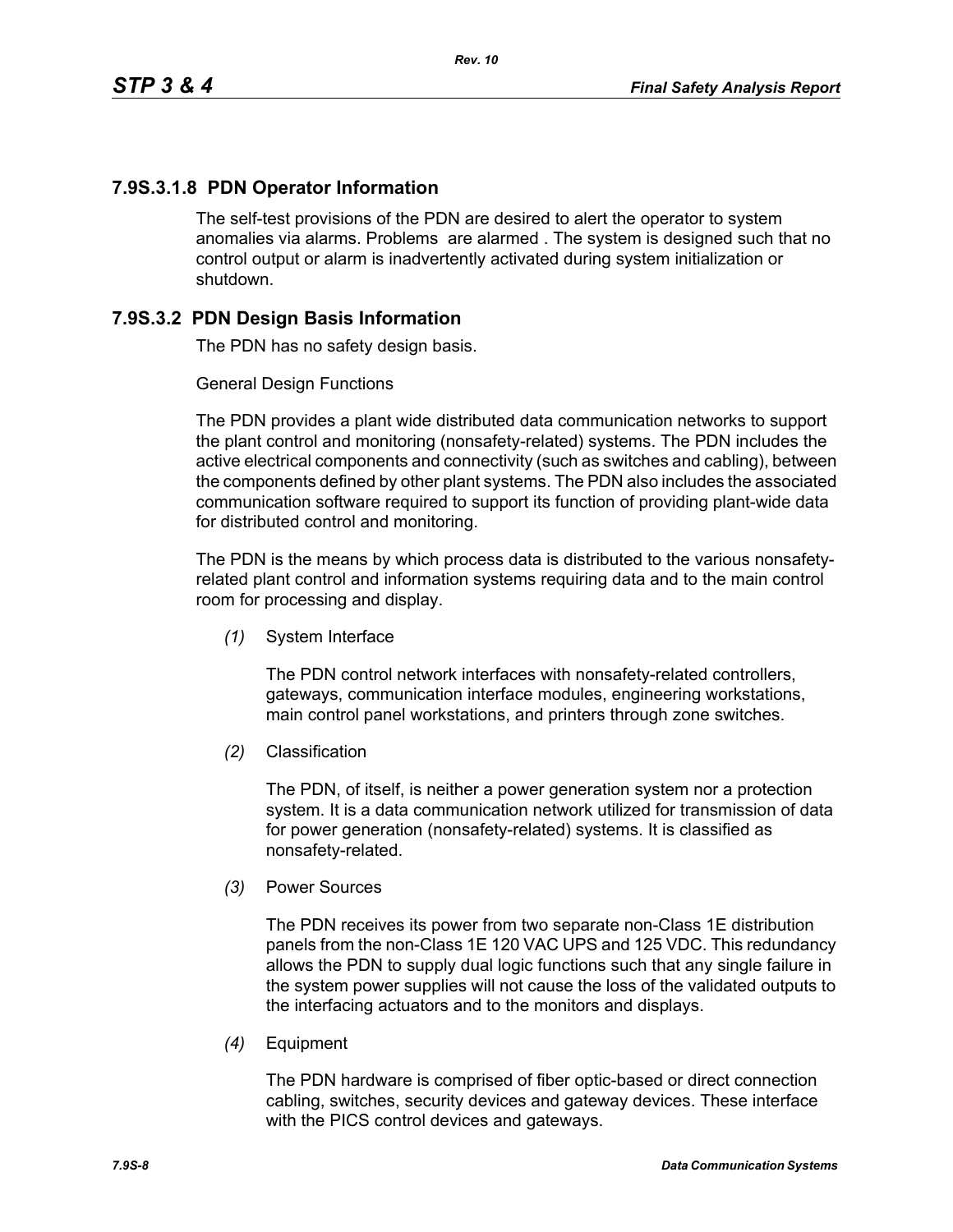*(5)* Diagnostics and Testability

The PDN contains built in, continuously running, self-diagnostic capabilities to sense and correct or block data and device errors. Faults or problems are logged and alarmed.

*(6)* Environmental Considerations

The PDN is not required for safety purposes, nor is it required to operate after the design basis accident. Its support function serves power generation purposes only and it is designed to operate in the normal plant environment.

*(7)* Operational Considerations

The PDN automatically initiates for both cold and warm starts. No operator actions are required in that the PDN is capable of self-starting following power interruptions, or any other single failure, including any single processor failure. After repairs or replacements are performed, the PDN automatically re-initializes to normal status when power is restored to any unit and automatically resets any alarms.

*(8)* Operator Information

The self-test provisions are designed to alert the operator to system anomalies via interfaces with the PICS. The circuitry is designed such that no communication is inadvertently activated during network initialization or shutdown. For such events, control outputs change to predetermined failsafe outputs.

The PDN has the following nonsafety-related design bases:

- Transmits data between controllers.
- Allows for process and equipment status information and operator input to be available to controllers for the processing of nonsafety-related control functions.
- **Provides for the receipt of data from the safety-related DCFs through isolated** interfaces to nonsafety-related workstations, controllers and historians for the purposes of display and alarm to operators, transient analysis and sequence-ofevents recording and nonsafety-related control functions.
- Provides for the transmission of data to interfaces with the Technical Support Center (TSC) and Emergency Operations Facility (EOF).

## **7.9S.3.3 Analysis**

### **7.9S.3.3.1 General Requirements Conformance**

The PDN constitutes neither a power generation system nor a protection system, by itself. It is a support function utilized for the transmission of data for power generation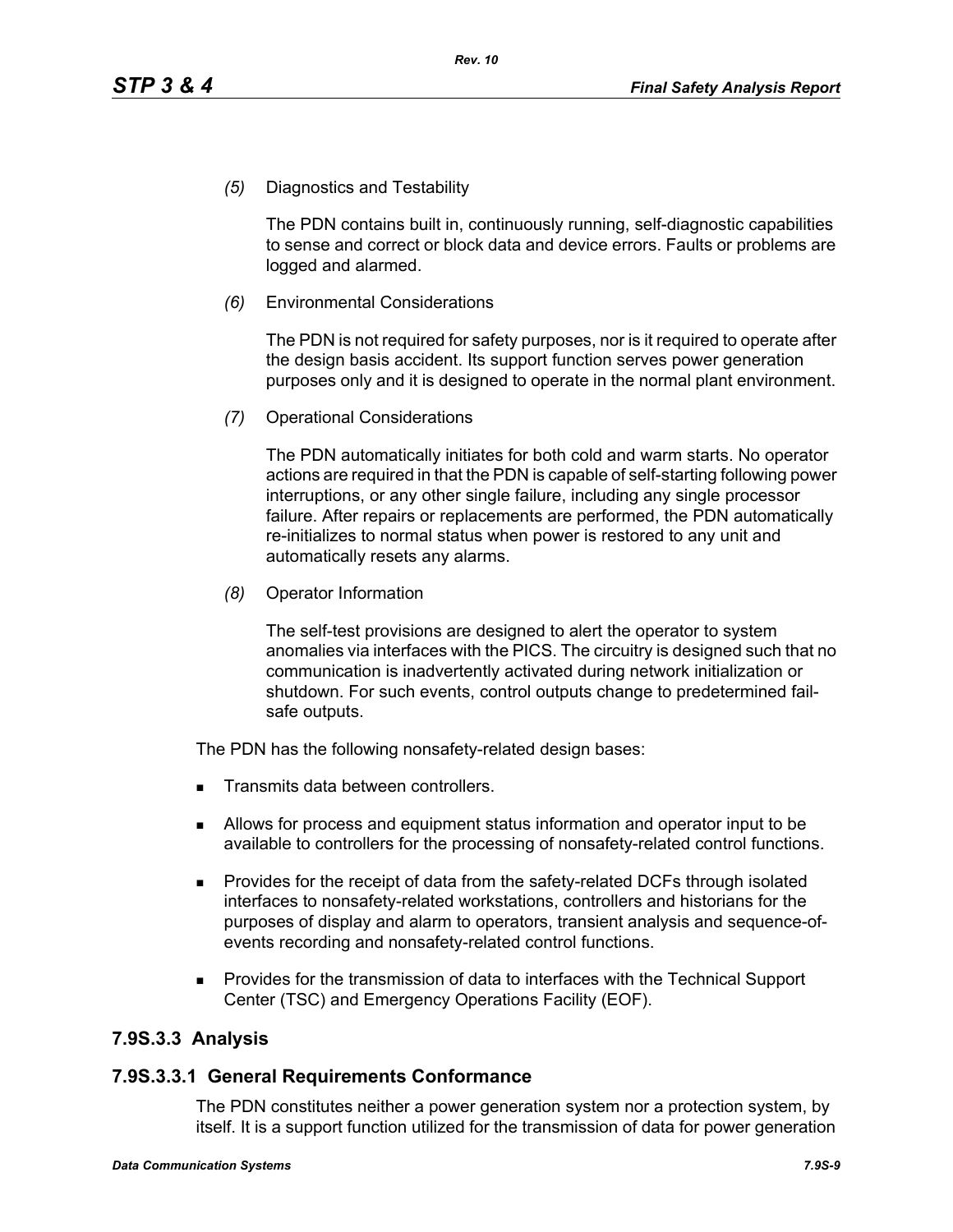(nonsafety-related) systems and their associated sensors, actuators and interconnections. The PDN equipment is classified as nonsafety-related and does not interface with any engineered safeguard or safety-related system except for the reception of isolated signals for alarm, display or nonsafety-related control purposes as discussed in Subsection 7.9S.2.2. The PDN supports power generation systems. As such, it meets the same functional requirements imposed on those systems. Although not required to meet the single-failure criterion, the PDN equipment is redundant and receives its power from redundant, highly reliable power sources such that no single failure will cause its basic function to fail.

The PDN equipment and software is also diverse from those implementing the safetyrelated DCFs of the SSLC systems (different hardware and/or software) to minimize the effect of common-mode failures as discussed in IEEE7-4.3.2.

### **7.9S.3.4 Specific Regulatory Requirements Conformance**

Table 7.1-2 identifies the nonsafety-related control systems and the associated codes and standards applied in accordance with Section 7.9 of the Standard Review Plan. It provides specific enhancement for control systems in their conformance with GDCs 13 and 19.